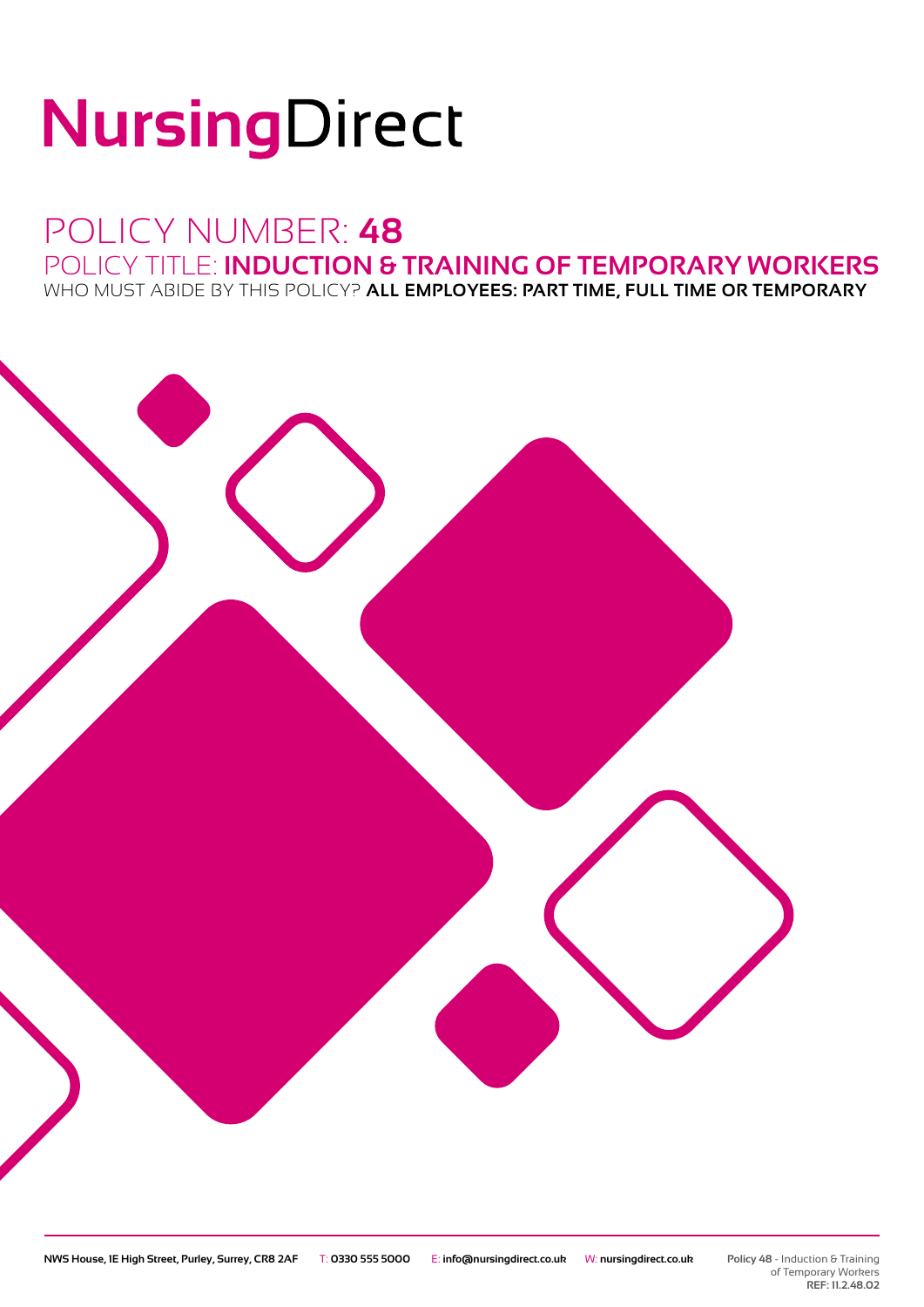### INDUCTION AND TRAINING OF TEMPORARY WORKERS

#### **THE PURPOSE OF THIS POLICY**

Nursing Direct has a detailed training and induction process that all Temporary Workers are required to undertake prior to undertaking any assignment on behalf of Nursing Direct and annually thereafter.

#### **BASIC LIFE SUPPORT**

The session schedule follows the criteria laid down by the UK Resuscitation council. The learning outcomes include the physical demonstration of Basic Life Support (BLS) and a demonstration of the UK Resuscitation council knowledge criteria.

#### **The goals and outcomes of the session are:**

- The participants will be able to state they have an increased/ renewed awareness of BLS
- The participants will be able to state they are aware of their role and the role of others in relation to BLS
- The participants will be able to state that due to their increased/ renewed awareness of BLS they can make a competent and confident contribution where BLS is required.

#### **The content of the session includes the following subjects:**

#### **DANGER**

Assessment of dangers a participant may meet Response Gaining a response from a victim.

#### **AIRWAY**

Maintaining airway Breathing Includes checking for breathing includes recovery position.

#### **CIRCULATION**

Checking for circulation and the provision of chest compressions where appropriate.

#### **BREATHING**

Providing rescue breaths where appropriate.

#### **CHOKING**

Assisting a conscious or an unconscious choking victim

#### **MANUAL HANDLING**

The aim of the session is to examine manual handling and the issues that are most relevant to health care workers

The goals and outcomes of the session are:

- The participants will be able to state they have an increased/ renewed awareness of manual handling
- The participants will be able to state they are aware of their role and the role of others in relation to manual handling
- The participants will be able to state that due to their increased/ renewed awareness of the issues surrounding manual handling they can make a safer contribution when manual handling, thus make a significant contribution to health and safety.

#### **The content of the session includes the following subjects:**

- Introduction to manual handling
- Relevant legislation
- Employers' responsibilities
- Employees' responsibilities
- Risk assessment: ELITE
- Clients' rights (including RCN code of practice)
- Anatomy of the spine
- Causes of injury including statistics
- Principles of Bio-mechanics
- Unsafe techniques
- Practical moves: Base lift, falling clients, assisting fallen clients, chair to standing, standing to sitting, Chair to chair, bed moves.
- Hoist and the use of other aids
- The assessment of candidates is undertaken on a continuous basis throughout the session.

#### **FIRE SAFETY**

#### **The session schedule is as follows:**

The learning outcomes are the examination of Fire Safety and Procedure and any particular issues that are relevant to health care workers.

#### **The goals and outcomes of the session are:**

The participants will be able to state they have an increased/renewed awareness of fire safety and procedures

The participants will be able to state they are aware of their role and the roles of others in relation to Fire Safety and Procedure

The participants will be able to state that due to their increased/ renewed knowledge of Fire Safety and Procedure they are safer health care workers

#### **The content of the session includes the following subjects:**

- Introduction to Fire Safety and Procedure Lesson
- The Triangle of Fire
- Classification of Fires
- Evacuation
- Establish Local Knowledge
- Home Care Setting
- Discovery of Fire
- Fire Alarms
- Progressive Horizontal Evacuation and flowchart
- Evacuating patients and visitors
- Evacuating non-ambulant patients
- Fire Extinguishers
- BS EN3 European Standardization
- Factors to take into account when using a Fire
- Extinguisher
- The Classification of Fire Extinguishers • Water Extinguishers Methodology in applying the contents of a water extinguisher
- Hose Reels
- CO2 Fire extinguishers
- Methodology in applying the contents of a CO2 Fire extinguisher
- Dry Powder
- Methodology in applying the contents of a Dry Powder extinguisher
- Running Liquid Fire
- Foam
- Methodology in applying the contents of a foam extinguisher
- Fire Blanket
- Policing Fire Safety

The assessment of candidates takes place via an online exam.

#### **HEALTH AND SAFETY (1974 AND 1999 ACTS) INCLUDING RISK INCIDENT REPORTING**

#### **The session schedule is as follows:**

The aim of the session is to examine Health and Safety issues that are relevant to health care workers

#### **The goals and outcomes of the session are:**

The participants will be able to state they have an increased/ renewed awareness of the relevant Health and Safety legislation.

The participants will be able to state they are aware of their role and the roles of others in relation to Health and Safety.

The participants will be able to state that from the statistics and survey examined they have an increased/renewed awareness of the health and safety risks they may face.

The participants will be able to state they have an increased/ renewed awareness of the risks of 'buying in new danger and an increased/ renewed awareness of the risk assessment process.

The participants will be able to state that due to their increased/ renewed awareness of Health and Safety knowledge they are safer health care workers.

#### **The content of the session includes:**

- Introduction to the Health and Safety Training Session
- Legislation/Roles and Responsibilities
- Health and Safety Legislation
- Health and Safety Executive
- Regulations
- Guidance Notes and Approved Codes of Practice
- The Interaction of Responsibilities
- Positive Health and Safety Culture
- Statistics and Findings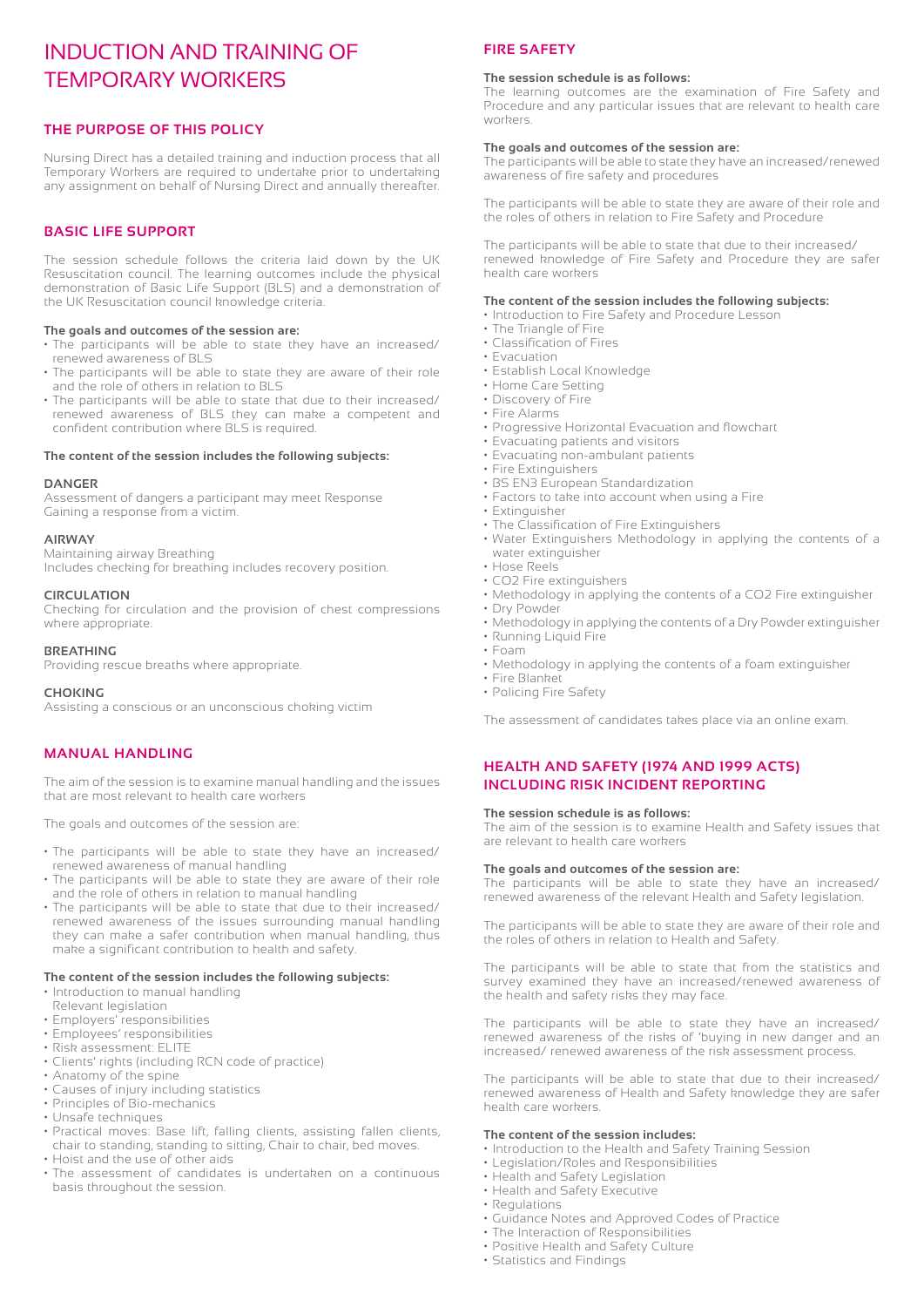- RCN Working Well Survey
- Bullying and Harassment by Members of Staff
- Latex Allergy
- Needle stick/sharp injuries
- Reducing the risks associated with sharps and
- Other Sources of Health and Safety
- Information
- Health and Safety at Work Act 1974 and Other Legislation
- Duties-The Employees
- Management of Health and Safety at
- Work Regulations 1999
- Risk Assessment (including risk reporting)
- Employee Safety Representatives
- The General Public needle stick injuries
- Buying in New danger
- A situation where a health care worker may 'buy in danger' is where he/she buys a new ward
- Risk Assessment Steps

The assessment of candidates takes place via an online exam.

#### **COSHH - CONTROL OF SUBSTANCE HAZARDOUS TO HEALTH**

#### **The session schedule is as follows:**

The learning outcomes are the examination of COSHH and the issues that arise from COSHH that are most relevant to health care workers.

#### **The goals and outcomes of the session are:**

- The participants will be able to state they have an increased/ renewed awareness of COSHH.
- The participants will be able to state they are aware of their role and the roles of others in relation to COSHH.
- The participants will be able to state that due to their increased/ renewed awareness of COSHH they can fulfil their roles in the control of hazardous substances thus make a significant contribution to health and safety.

The content of the session includes:

Introduction to COSHH

What substances are covered?

What is a workplace for COSHH purposes?

- Employers' duties
- Risk assessment
- Recording findings
- Assessment review
- Employee consultation
- Prevention of exposure
- Control measures • Employees' duties
- Maintenance of control measures
- Monitoring exposure
- Health surveillance
- Information and training
- Dealing with accidents and emergencies
- Hazardous substances in healthcare

The assessment of candidates takes place via an online exam.

#### **RIDDOR - REPORTING OF INJURIES, DISEASES AND DANGEROUS OCCURANCES REGULATIONS**

#### **The session schedule is as follows:**

The learning outcomes are the examination of Riddor and the issues that arise from Riddor that are most relevant to health care workers.

#### **The goals and outcomes of the session are:**

- The participants will be able to state they have an increased/ renewed awareness of RIDDOR.
- The participants will be able to state they are aware of their role and the roles of others in relation to RIDDOR.
- The participants will be able to state that due to their increased/ renewed awareness of RIDDOR they can fulfill their roles in the control of hazardous substances thus make a significant contribution to health and safety.

#### **The content of the session includes:**

• Introduction to RIDDOR

- Reporting under RIDDOR
- Reporting Death and Major
- Injuries
- Over 3 day injury
- Diseases • Infections
- Dangerous Occurrences
- Examples of reportable and non-reportable dangerous occurrences
- Deficit in Reporting
- The Accident Book

The assessment of candidates takes place via an online exam.

#### **INFECTION CONTROL - INCLUDING MRSA AND CLOSTRIDIUM DIFFICILE**

#### **The session schedule is as follows:**

The learning outcomes are examination of infection control and any issues that are specifically relevant to health care workers:

#### **The goals and outcomes of the session are:**

- The participants will be able to state they have an increased/ renewed awareness of infection control
- The participants will be able to state they are aware of their role and the roles of others in relation to infection control
- The participants will be able to state that due to their increased/ renewed awareness of infection control their nursing and caring practice will take account of the principles of infection control included in this training session.

#### **The content of the session includes:**

- Introduction to the Infection Control Training Session
- Infection principles and practice
- Infection control in the hospital setting
- Hospital-acquired infection
- The cost of hospital-acquired infection
- Protozoa
- Helminths
- Ectoparasites
- Resident and transient micro-organisms
- Infection and disease
- Pathogenicity
- Hand hygiene (including naked below elbow)
- Protective clothing gloves Management of sharps
- Decontamination and re-processing of equipment
- Epidemiology
- Types of hospital-acquired infection
- Legislation and expert guidance
- Framework for infection control management
- Basic microbiology
- Micro-organisms
- Bacteria
- Bacterial toxins
- Bacterial multiplication
- Growth requirements of bacteria

• Droplet and air-borne transmission

• Risk management in infection control

• Blood and blood contaminated body fluid transmission

- Destruction of bacteria in the environment
- Chlamydiae, Rickettsiae and
- Mycoplasmas Viruses
- Prions
- Fungi

• Vectors

• Spillages

• Linen • Specimens • Staff health • Isolation

• The chain of infection • Patient susceptibility • Sources of infection

• Contact transmission

• Risk assessment

• Assessing risks • Planning management • Principles of infection control • Standard precautions • Environmental cleaning

• Waste management

• Contact precautions • Respiratory precautions • Enteric precautions

• Aseptic technique

• Food hygiene in the ward kitchen

• Faecal-oral transmission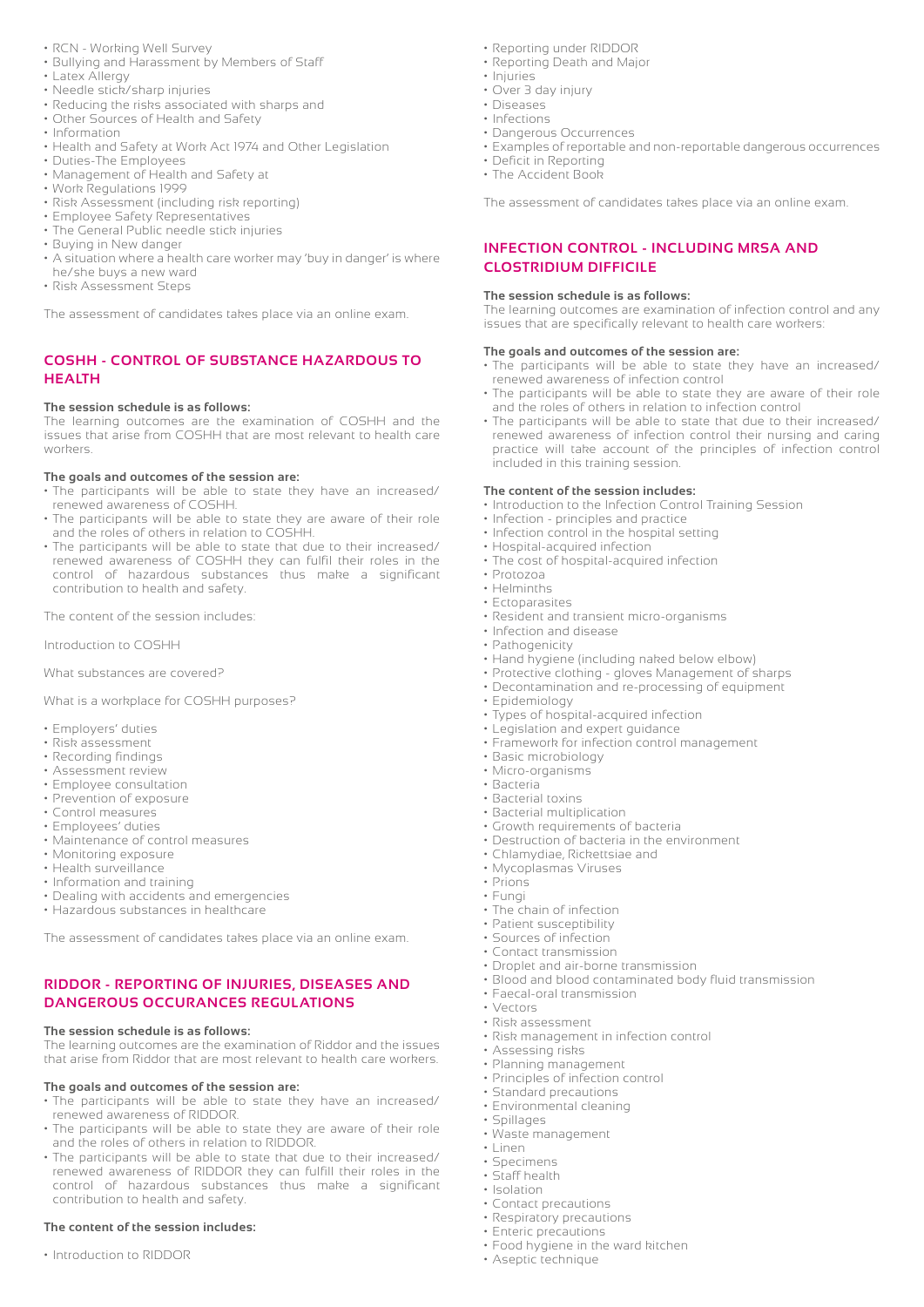- Care of intravenous devices
- Indwelling urinary catheters
- Surveillance and audit Case studies

The assessment of candidates takes place via an online exam.

#### **LONE WORKER**

#### **The session schedule is as follows:**

The learning outcomes are the examination of the personal safety of the lone worker any specific issues that are relevant to health care workers:

The goals and outcomes of the session are:

- The participants will be able to state they have an increased/ renewed awareness of the personal safety issues concerning lone worker status.
- The participants will be able to state they are aware of the strategies they can choose to adopt in relation to personal safety and the lone worker.
- The participants will be able to state they are aware of the strategies that can be introduced by their organisation in relation to increasing the personal safety of alone workers.
- The participants will be able to state that due to their increased/ renewed awareness of personal safety issues arising from being a lone worker they are and feel safer performing their work.

#### **The content of the session includes:**

Introduction to the 'Lone Worker' Training Session

- Lone Worker Training advice
- Definition of Lone Working
- Work Activities Known to Carry a High Risk of Violence to Staff
- Why does Lone Working offer more risks to workers?
- Strategies for the safety of lone workers PLAN
- Diluting the risk of being a lone worker
- Keeping Colleagues Aware
- Planning Correct Equipment
- Planning for 'What ifs'
- What ifs Examples
- Planning for better policies
- Goals and Outcome for Session

The assessment of candidates takes place via an online exam.

#### **HANDLING OF VIOLENCE AND AGGRESSION**

#### **The session schedule is as follows:**

The learning outcomes are: the examination of the 'handling of violence and aggression' and any specific issues that are relevant to health care workers.

The goals and outcomes of the session are:

- The participants will be able to state they have an increased/ renewed awareness concerning how to handle violence and aggression.
- The participants will be able to state they are aware of the strategies they can choose to adopt in relation to avoiding and if required handling violence and aggression.
- The participants will be able to state that due to their increased/ renewed awareness of handling violence and aggression they are and feel safer performing their work.

#### **The content of the session includes:**

Introduction to the 'Handling Violence and Aggression' Training Session

What is violence and aggression?

- Physical Violence
- Non-Physical Violence
- Putting Risks in Perspective
- Work Activities Known to Carry a High Risk of Violence to Staff • Facts and Figures
- Main focus of bulling and harassment (percentages)
- The Implications of Bullying and Harassment
- Harassment and assaults by patients/relatives
- Percentages of major injuries and over 3day injuries
- Handling Violence not involving physical attack
- The Control Trilogy
- Summary of Control Trilogy
- Physical Attack
- Flight
- Compromise
- Fighting Back Fighting Free
- Self Defence
- Planning for 'What ifs'
- Recognising early warning signals

The assessment of candidates takes place via an online exam.

#### **FOOD SAFETY**

#### **During this session the following areas will be addressed:**

Why food hygiene is especially important in Social care

What is Food Safety?

The Science of food Safety – How does Food Poisoning Occur

It is the Law! We will examine the key legal aspects concerned with food handling

What steps you and your organisation should take?

In examining what steps should be taken in relation to food hygiene we will address the following areas:

- Personal hygiene
- How to store food
- How to prepare food
- Pests • Clean areas
- Food handling

#### **CALDICOTT PROTOCOLS**

#### **The session schedule is as follows:**

The learning outcomes are the examination the Information Governance, Data Protection and Caldicott protocols and confidentiality and any issues that are specifically relevant to heath care workers.

#### **The goals and outcomes of the session are:**

The participants will be able to state they have an increased/renewed awareness of the Information Governance, Data Protection and Caldicott protocols and confidentiality.

The participants will be able to state they are aware of their role and the roles of others in relation to Information Governance, Data Protection and Caldicott protocols and confidentiality.

The participants will be able to state that due to their increased/ renewed awareness of the Information Governance, Data Protection and Caldicott protocols and confidentiality their heath care practice is more respectful of the confidential information they become acquainted with.

#### **The content of the session includes:**

Introduction to Information Governance, Data Protection and Caldicott Protocols

What are the Information Governance, Data Protection and Caldicott Protocols?

What is patient-identifiable information?

- The Law concerning Confidentiality
- Statutory Exceptions
- The Public Interest Exception
- Serious crime and National Security
- Risk of Harm
- Professional Codes of Conduct
- Consent
- Information Governance, Data Protection and Caldicott Principles
- Sample protocol provided in the Information Governance, Data Protection and Caldicott Report
- Confidentiality NHS Code of Practice
- NHS Confidentiality Code Requirement

The assessment of candidates takes place via an online exam an online exam.